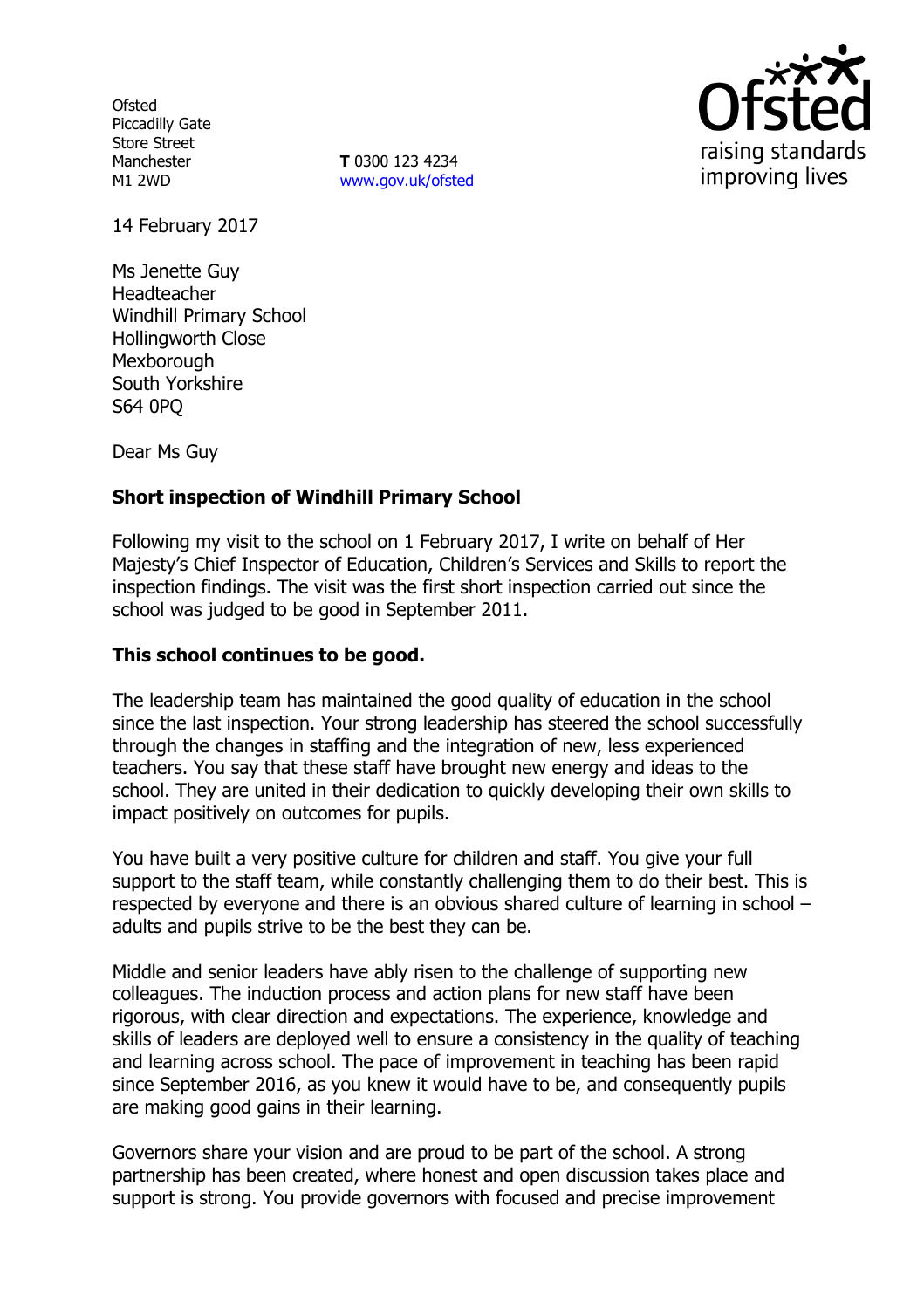

plans and highlight progress against these, which, along with external reports, enable governors to ask informed questions about school performance and improvement.

The confident, respectful and friendly attitudes of pupils are clear to see, and often commented on by visitors and parents. Many pupils wanted to share their learning with me throughout the inspection. They gave enthusiastic summaries of their learning, for example a pupil in Year 5 was very eager to tell me about the new strategy he had learned in mathematics that morning. Pupils also spoke about their enjoyment at break and lunchtimes, because of the direction and support of staff and the activities and resources they have access to. They enjoy the extra-curricular activities that are available, as well as the opportunity to join friends at the breakfast club before school starts each morning. They take clear responsibilities themselves too. For example, their work as Eco Warriors was high profile – everyone in school was reminded to save energy as part of 'Switch off Fortnight'.

Improvements in the early years are clear to see since the last inspection. The provision for two year olds, under your remit since September 2016, and the development of the outdoor area in particular, are having a positive impact on children's progress. The proportion of children who reach a good level of development by the end of their time in the early years has continued to rise and is now similar to that of other children nationally.

Parents have confidence in the school successfully supporting their children's academic and social needs. They particularly mention the care and positive attitudes from school leaders and staff.

At the last inspection, an area for improvement was to provide appropriate challenge for higher-attaining pupils. You and your team had successfully addressed this, as can be seen in prior work and pupil outcomes in 2015. However, the bar has been raised with the introduction of the new national expectations in English and mathematics, and you are now working with a new team. You have rightly identified that the level of challenge for higher-ability pupils is not consistent across the school. You have clear plans in place to remedy this.

### **Safeguarding is effective.**

Leaders and all staff have a good understanding of safeguarding policies and practices, and their role in ensuring that pupils are safe. Leaders ensure that everyone is kept up to date with training and any changes in policy. There are effective systems for reporting concerns, and record-keeping is organised and checked carefully. There are clear procedures for the recruitment and induction of new staff.

Pupils say that they feel safe in school because they have a variety of assemblies and lessons about how to keep themselves and others safe. These include learning about keeping safe online, bullying, fire safety led by the fire service and road safety. Pupils say that bullying is very rare, but speak with confidence about key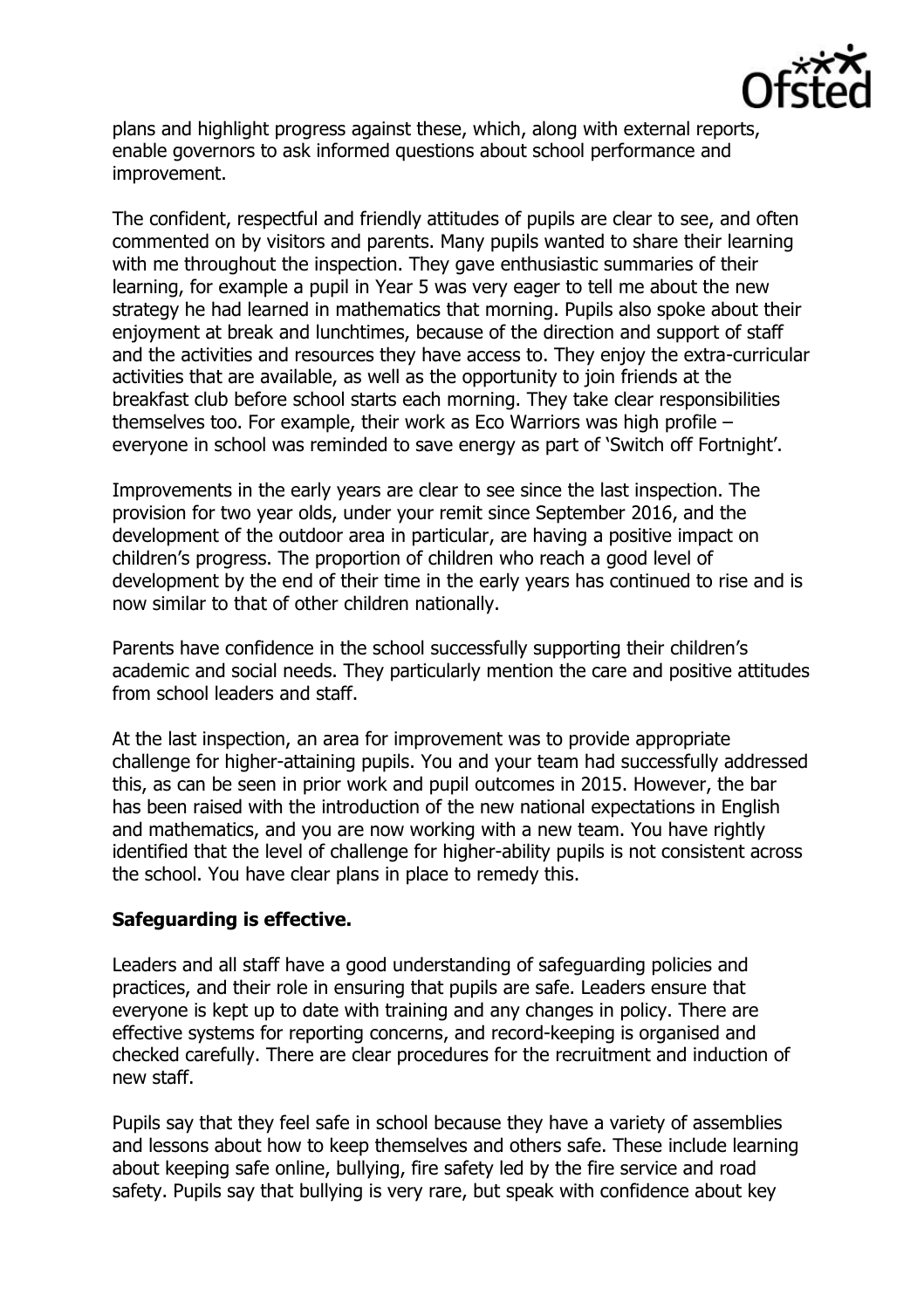

staff who are always available at breaktime and throughout the day to help pupils if they have a problem.

# **Inspection findings**

- Though there have been several changes in staffing and arrangements for the early years, outcomes for children have continued to improve. In September, provision for two-year-olds became part of the school. Children get a very positive start to school life, which now continues seamlessly through Nursery, Reception and the rest of school. For example, children entering Nursery this January have settled very quickly and are already making good progress.
- Much work has been done to develop an early years' outdoor learning environment, where children can explore, experiment and develop their skills, independently and cooperatively, in a wide variety of different activities. This work is having a positive impact – children in the outdoor area are industrious and sustain interest and concentration in their activities. One group were building a den (or, as one child said, 'It's a bungalow, because there is only one floor. We have learnt about that.') and an outdoor eating area. The children pointed out that they were putting the seats for the eating area under the trees because it was raining.
- A high ratio of adults use careful questioning to effectively support children of all abilities in developing their learning. Good attention has been given to engage children in outdoor activities which develop their basic skills, for example recording their writing and mathematics work in the construction area. In the indoor environment, tasks are purposeful, but are not developed well enough to challenge the most able children.
- Work to improve outcomes in reading has been thorough and creative. A wealth of carefully thought-out strategies and systems are in place to inspire a love of reading and develop a good understanding of the range of texts that are read. Reading has a high profile in school, through displays (for example, 'Can you guess which teacher's favourite book this is?'), in the new classroom reading areas and in pupils' work. A project to review, recommend and purchase new reading materials is spoken about eagerly by pupils. They have enjoyed researching what makes a good book and planning for the spending of their own class book budget. Targeted support is matched to the needs of pupils of all abilities, so that all pupils are deepening their understanding in reading. This includes work based on developing their ability to argue a viewpoint and extending vocabulary. Motivation is high and pupils are making good progress in reading across the school.
- $\blacksquare$  The leader for pupils who have special educational needs and/or disabilities has a very good understanding of the individual needs of these pupils and a clear view of the progress they are making. She tackles any dip in progress quickly and thoroughly, involving parents in these plans and working with other agencies effectively when necessary. The leader works alongside teachers, planning activities that are carefully matched to the needs of each pupil who has special educational needs and/or disabilities, and works with some pupils directly. As a result, these pupils make good progress over their time in school.